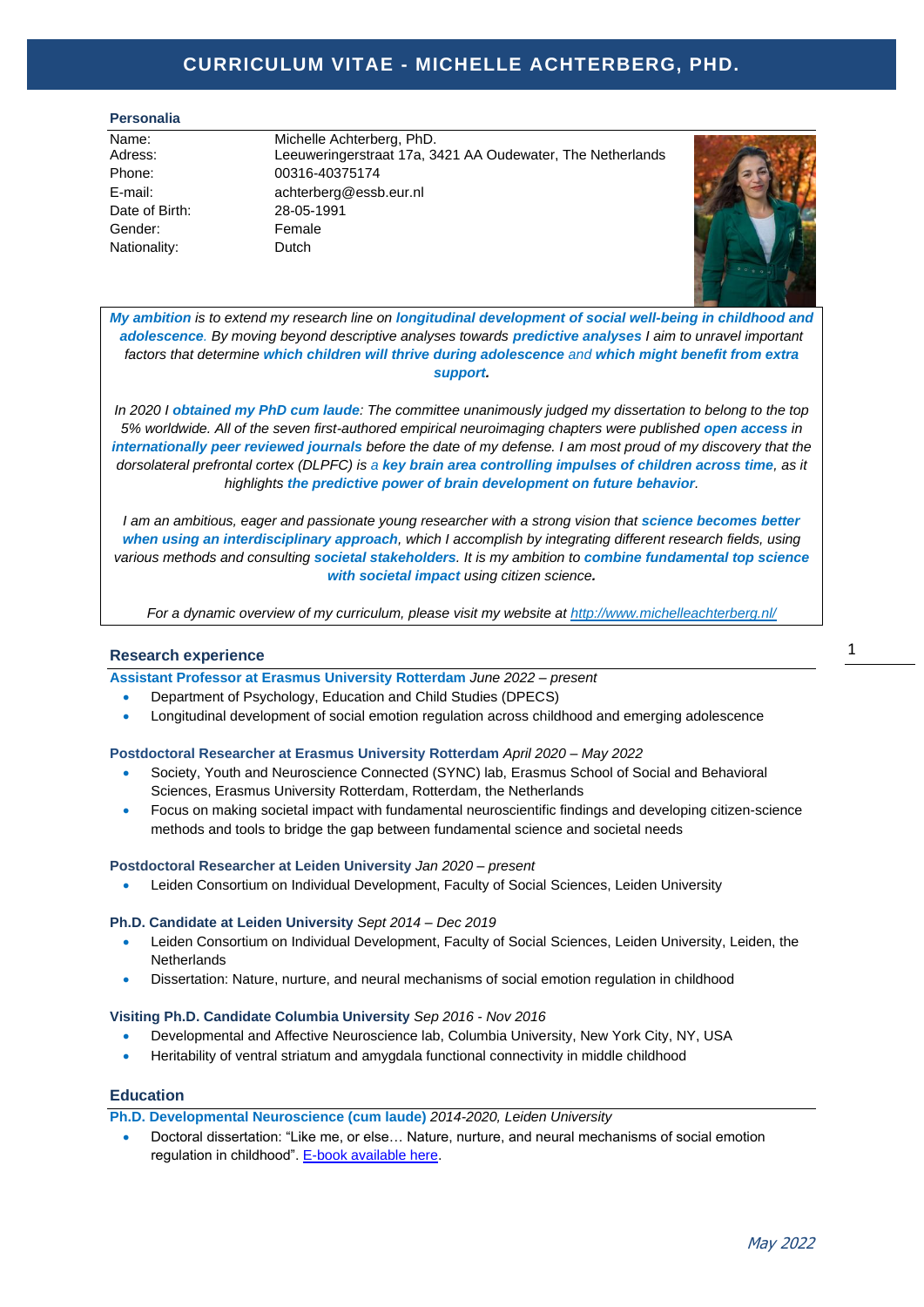• Supervised by: Prof. dr. Eveline A. Crone, Prof. dr. Marian J. Bakermans- Kranenburg, and Dr. Anna C.K. Van Duijvenvoorde

**Research Master Neuroscience & Cognition (grade 8.6/10)** *2012- 2014,* Utrecht University **Bachelor Psychology (grade 7.5/10)** *2009-2012, Utrecht University*

# **Publications** [www.michelleachterberg.nl/publications](http://www.michelleachterberg.nl/publications)

- **Achterberg, M.,** Becht, A., van der Cruijsen, R., van de Groep, I. H., Spaans, J., Klapwijk, E., & Crone, E. (2022). Longitudinal associations between social media use, mental well-being and structural brain development across adolescence. *Developmental Cognitive Neuroscience,* <https://doi.org/10.31234/osf.io/5zaxm>
- **Achterberg, M.** (2021). Lockdown-stress raakt kwetsbare pubers en ouders het hardst. *Tijdschrift voor Orthopedagogiek, 60.*
- **Achterberg, M.** (2021). Het puberbrein in beweging. Hersenontwikkeling en sociaal gedrag in relatie tot lichamelijke opvoeding. *Lichamelijke Opvoeding Magazine, 9.*

**Achterberg, M**., Dobbelaar, S., Boer, O. D., & Crone, E. (2021). Perceived stress as mediator for longitudinal effects of the COVID-19 lockdown on wellbeing of parents and children. Scientific Reports. <https://doi.org/10.1038/s41598-021-81720-8>

**Achterberg, M.,** van Duijvenvoorde, A. C. K., van IJzendoorn, M. H., Bakermans-Kranenburg, M. J. & Crone, E. A. (2020) Longitudinal changes in DLPFC activation during childhood are related to decreased aggression following social rejection. Proceedings of the National Academy of Science. <https://doi.org/10.1073/pnas.1915124117>

**Achterberg, M.** (2020). Nature, nurture and neural mechanisms of social emotion regulation in childhood. Doctoral dissertation, Leiden University.<http://hdl.handle.net/1887/86283>

- **Achterberg, M.** & van der Meulen, M. (2019) Genetic and environmental influences on MRI scan quantity and quality. *Developmental Cognitive Neuroscience,* 38, pp. 100667<https://doi.org/10.1016/j.dcn.2019.100667>
- **Achterberg, M.,** Bakermans-Kranenburg, M. J., Van IJzendoorn, M.H., van der Meulen, M., Tottenham, N., & Crone, E. A. (2018). Distinctive heritability patterns in childhood subcortical-prefrontal cortex resting state connectivity: A twin study. *Neuroimage, 175,* 138-149.<https://doi.org/10.1016/j.neuroimage.2018.03.076>
- **Achterberg, M.,** van Duijvenvoorde, A. C. K., van der Meulen, M., Bakermans-Kranenburg, M. J., & Crone, E. A. (2018). Heritability of aggression following social evaluation in middle childhood: an fMRI study. *Human Brain Mapping, 39(7),* 2828-2841.<https://doi.org/10.1002/hbm.24043>
- **Achterberg, M.,** van Duijvenvoorde, A.C.K., van der Meulen, M., Euser, S., Bakermans-Kranenburg, M.J., & Crone, E.A. (2017). 3. The neural and behavioral correlates of social evaluation in childhood. *Developmental Cognitive Neuroscience, 24,* 107-117.<https://doi.org/10.1016/j.dcn.2017.02.007>
- **Achterberg, M.,** Van Duijvenvoorde, A. C. K., Bakermans-Kranenburg, M. J., & Crone, E. A. (2016). Control your anger! The neural basis of aggression regulation in response to negative social feedback. *Social Cognitive and Affective Neuroscience, 11*(5), 712-720.<https://doi.org/10.1093/scan/nsv154>
- **Achterberg, M.,** Peper, J. S., Van Duijvenvoorde, A. C. K., Mandl, R. C. W., & Crone, E. A. (2016). Frontostriatal white matter integrity predicts development of delay of gratification: A longitudinal study. *Journal of Neuroscience, 36*(6), 1954 –1961[. https://doi.org/10.1523/JNEUROSCI.3459-15.2016](https://doi.org/10.1523/JNEUROSCI.3459-15.2016)
- Bos, D.J., Oranje, B., **Achterberg, M.,** Vlaskamp, C., Ambrosino, S., de Reus, M.A., van der Heuvel, M.P. & Rombouts, S.A.R.B. (2017). Structural and functional connectivity in children and adolescents with Attention Deficit/Hyperactivity Disorder. *Journal of Child Psychology and Psychiatry, 58(7), 810-818. <https://doi.org/10.1111/jcpp.12712>*
- Crone E.A., & **Achterberg, M.** (2022). Prosocial development in adolescence. Current Opinion in Psychology: special issue adolescence. <https://doi.org/10.1016/j.copsyc.2021.09.020>
- Crone, E.A., **Achterberg, M.,** Dobbelaar, S., Euser, S., van den Bulk, B. G., van der Meulen, M., van Drunen, L., Wierenga, L.M., Bakermans-Kranenburg, M. J & van IJzendoorn, M.H. (2020). Neural and behavioral signatures of social evaluation and adaptation in childhood and adolescence: The Leiden Consortium on Individual Development (L-CID). Developmental Cognitive Neuroscience, 45. <https://doi.org/10.1016/j.dcn.2020.100805>
- Dobbelaar, S., **Achterberg, M.,** van Duijvenvoorde, A.C.K., van IJzendoorn, M.H., & Crone, E.A. (in revision). Feedback processing and retaliatory responses in middle childhood: an fMRI test-replication design. *Social Cognitive and Affective Neuroscience.*
- Dobbelaar, S., van Duijvenvoorde, A.C.K., **Achterberg, M.,** van der Meulen, M. & Crone, E.A. (2021). A Bi-Dimensional Taxonomy of Social Responsivity in Middle Childhood: Prosociality and Reactive Aggression Predict Externalizing Behavior Over Time. Frontiers in Psychology, 11:586633. <https://doi.org/10.3389/fpsyg.2020.586633>

2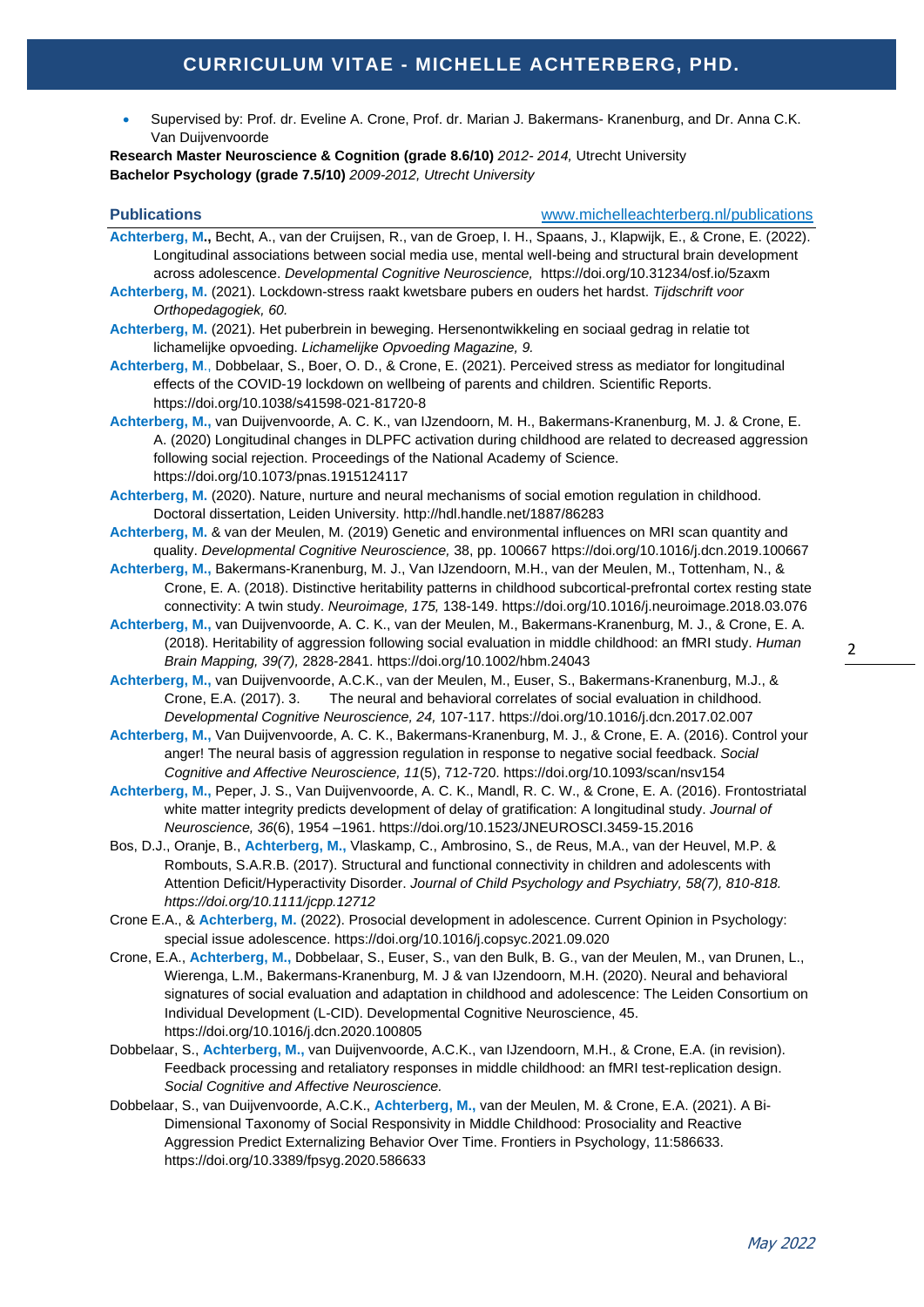# **Curriculum Vitae - Michelle Achterberg, PhD. CURRICULUM VITAE - MICHELLE ACHTERBERG, PHD.**

- Konijn, E.A., & **Achterberg, M.** (2020). Neuropsychological Underpinnings of Emotional Responsiveness to Media. In J. van den Bulck (Ed.), *The International Encyclopedia of Media Psychology.* John Wiley & Sons<https://doi.org/10.1002/9781119011071.iemp0319>
- van de Groep, I.H., Bos, M.G.N, Jansen, L.M.C., **Achterberg, M.,** Popma, A. & Crone, E.A. (2021). Overlapping and distinct neural correlates of self-evaluations and self-regulation from the perspective of self and others. *Neuropsychologia, 161.* <https://doi.org/10.1016/j.neuropsychologia.2021.108000>
- van Drunen, L., Dobbelaar, S., van der Cruijsen, R., van der Meulen, M., **Achterberg, M.,** Wierenga, L., & Crone, E.A., (2021). The nature of the self: neural analyses and heritability estimates of self-evaluations in middle childhood. Human Brain Mapping,<https://doi.org/10.1002/hbm.25641>
- van der Meulen, M., Wierenga, L. M., **Achterberg, M.**, Drenth, N., van IJzendoorn, M.H. & Crone, E. A. (2020) Shared genetic and environmental influences on structure of the social brain in children. *Developmental Cognitive Neuroscienc[e https://doi.org/10.1016/j.dcn.2020.100782](https://doi.org/10.1016/j.dcn.2020.100782)*
- van der Meulen, M., Steinbeis, N., **Achterberg, M.**, van IJzendoorn, M. H., & Crone, E. A. (2018). Heritability of neural reactions to social exclusion and prosocial compensation in middle childhood. *Developmental Cognitive Neuroscience, 34,* 42-52.<https://doi.org/10.1016/j.dcn.2018.05.010>
- van der Meulen, M., Steinbeis, N., **Achterberg, M.,** Bilo, E., van den Bulk, B. G., van IJzendoorn, M. H., & Crone, E. A. (2017). The neural correlates of dealing with social exclusion in childhood. *Neuropsychologia, 103*, 27-39.<https://doi.org/10.1016/j.neuropsychologia.2017.07.008>
- Van Duijvenvoorde, A. C. K., **Achterberg, M.,** Braams, B. R., Peters, S., & Crone, E. A. (2016). Testing a dualsystems model of adolescent brain development using resting-state connectivity analyses. *Neuroimage, 1*, 409-420[. https://doi.org/10.1016/j.neuroimage.2015.04.069](https://doi.org/10.1016/j.neuroimage.2015.04.069)
- Zondervan-Zwijnenburg, M., Dobbelaar, S., van der Meulen, M. & **Achterberg, M.** (in revision). Longitudinal associations between prosocial behavior and behavioral problems across childhood: A robust randomintercept cross-lagged panel model. *Developmental Psychology* <https://doi.org/10.31234/osf.io/5qu87>

# **Grants and Awards**

- **Dutch Society for Developmental Psychology (VNOP) Dissertation award (2022, €250)**
- **DPECS Dragons' Den award (2021, €1.500)**
- **Convergence Open Research Award (2021, €100)**
- Dutch Neurofederation PhD award (2021, €1.000)
- Co-applicant Charge Your Brainzz ZonMw effectiviteitsonderzoek (2020, €399.540)
- Flux Travel Award (2019, \$1.000)
- Leiden University developmental psychology PhD-student publication Award (2018)
- Royal Netherlands Academy of Sciences (KNAW) Ter Meulen Grant (2016, €3.252)
- LISF-grant Leiden University Fund (2016, €1.000)
- Flux Travel Award (2016, \$1.000)

### **Scientific committees**

- **Secretary Dutch Society for Brain and Cognition (NVP), present**
- **Flux Conference Program Committee (2022)**
- CID Young Committee (2018- present)
- Peer Relations Researchers (PRO) meeting organizing committee (2021)
- Trainee Committee Flux, international society for developmental neuroscience (2018-2020)
- Leiden Institute for Brain and Cognition MRI Methods Meeting Committee (2017-2020)

### **Presentation and conferences**

- **Flux 2021 – presentation in the expert panel "Science to Society" (September 2021), Virtual**
- **Flux 2021** poster presenter (September 2021), Virtual
- **DNM 2021** (Dutch Neuroscience Meeting) PhD award presentation (June 2021), Virtual
- **CID 2021** showcase presentation (May 2021), Virtual
- **SRCD 2021** symposium presentation (April 2021, Virtual)
- **CID 2021** spotlight presentation (February 2021), Virtual
- **PRO 2021** poster presenter (January 2021), Virtual
- **Flux 2020** symposium chair and presentation (September 2020), *Virtual*
- **NVP winter conference** presentation (Dec 2019) *Egmond aan zee, the Netherlands*
- **Flux 2019** poster (Aug 2019), *New York City, NY, USA*

May 2022

3